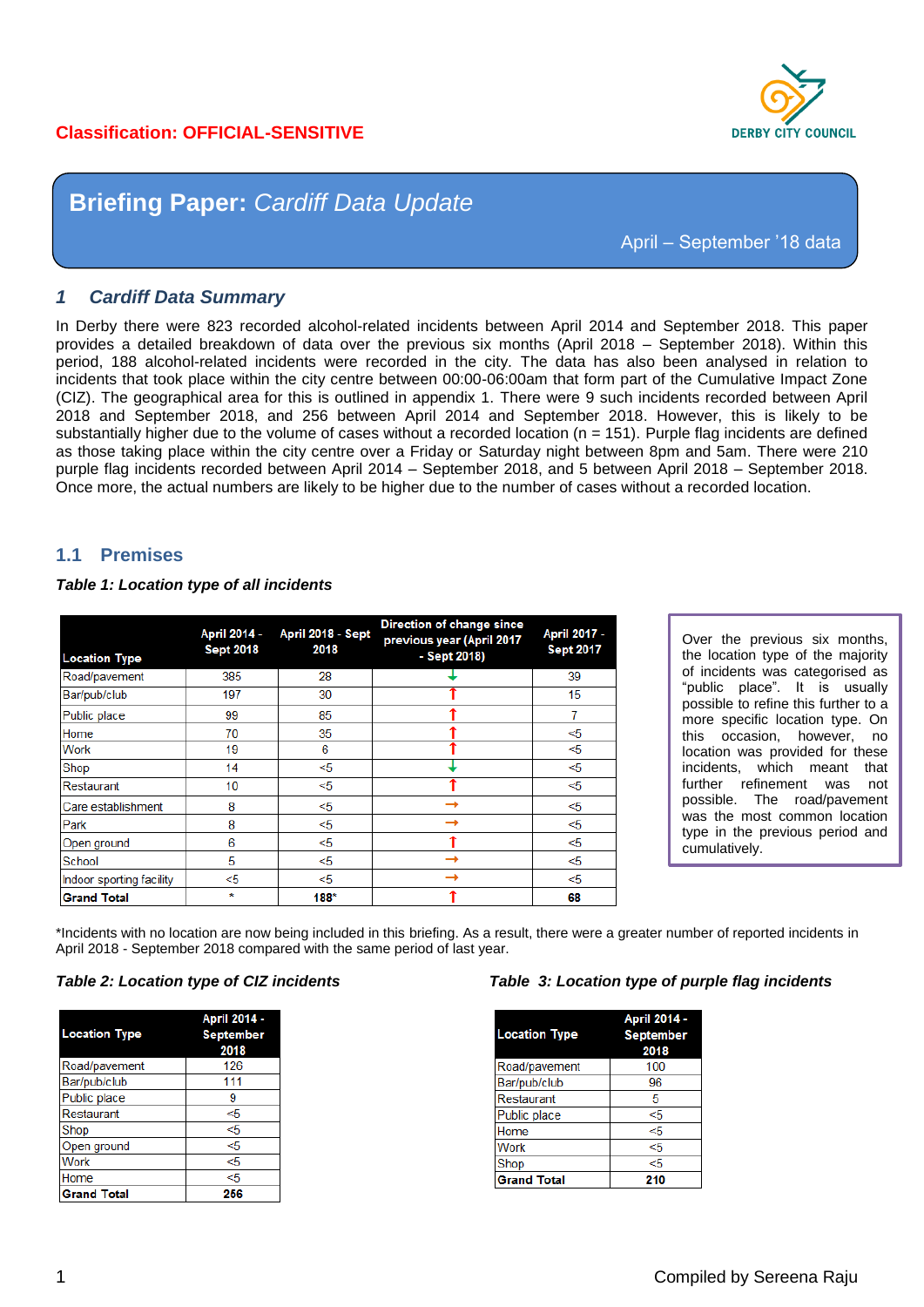

#### *Table 4: Top 5 locations of all incidents to date (April 2014 – September 2018)*

|                        | <b>Number</b> Location name | <b>Number of incidents</b> |
|------------------------|-----------------------------|----------------------------|
|                        | Derby city centre           | 23                         |
| າ                      | Wardwick, Derby             | 15                         |
| 3                      | St Peter's Street, Derby    | 14                         |
|                        | Normanton Road, Derby       | 13                         |
|                        | The Walkabout Inn, Derby    | 13                         |
| Friar Gate, Derby<br>5 |                             | 12                         |
|                        | Market Place, Derby         | 12                         |
| <b>Grand Total</b>     |                             | 102                        |

Both cumulatively and within the latest period, "Derby city centre" was the most common location. The Walkabout Inn was the most common location within purple flag incidents over the previous four years. Of all licenced premises in and around the city centre, The Walkabout Inn has seen the highest total number of incidents over the reported period. This location is also the highest in the list for purple flag incidents.

*Table 5: Top 5 purple flag incidents to date (April 2014 – September 2018)*

|                    | <b>Number Location</b>   | <b>Number of incidents</b> |
|--------------------|--------------------------|----------------------------|
|                    | Derby city centre        | 13                         |
|                    | The Walkabout Inn, Derby | 12                         |
| R                  | <b>Wardwick, Derby</b>   | 12                         |
|                    | St Peter's Street, Derby | 11                         |
| 5                  | The Strand, Derby        | 10                         |
|                    | Friar Gate, Derby        | 10                         |
| <b>Grand Total</b> |                          | 68                         |

# **1.2 Method of Assault**

#### *Table 6: Method of assault overall*

| <b>Method of assault</b>      | April 2014 -<br><b>Sept 2018</b> | April 2018 -<br><b>Sept 2018</b> | <b>Direction of change</b><br>since previous year<br>(Sept-2017) | April 2017 -<br><b>Sept 2017</b> |
|-------------------------------|----------------------------------|----------------------------------|------------------------------------------------------------------|----------------------------------|
| Fist                          | 390                              | 47                               |                                                                  | 41                               |
| None known                    | 70                               | 70                               |                                                                  | < 5                              |
| Other                         | 50                               | <5                               |                                                                  | $<$ 5                            |
| Not known / refuses to say    | 44                               | $5$                              | →                                                                | < 5                              |
| Combination of body parts     | 36                               | $5$                              |                                                                  | 9                                |
| Feet                          | 36                               | $5$                              | ↑                                                                | < 5                              |
| <b>Alcohol intoxication</b>   | 35                               | 35                               | ↑                                                                | < 5                              |
| <b>Bottle</b>                 | 33                               | $<$ 5                            | ↑                                                                | < 5                              |
| Any blunt object              | 31                               | 7                                | ↑                                                                | < 5                              |
| Knife                         | 30                               | $5$                              | →                                                                | < 5                              |
| Glass                         | 18                               | $5$                              |                                                                  | < 5                              |
| Pushed                        | 17                               | $<$ 5                            |                                                                  | < 5                              |
| Head                          | 16                               | $<$ 5                            |                                                                  | < 5                              |
| Other weapon                  | 10                               | $5$                              | ↑                                                                | < 5                              |
| Vehicle                       | $5$                              | $5$                              | t                                                                | < 5                              |
| Other bladed or sharp object  | $5$                              | $<$ 5                            |                                                                  | $<$ 5                            |
| Firearms                      | < 5                              | $<$ 5                            | $\rightarrow$                                                    | < 5                              |
| Drug and alcohol intoxication | < 5                              | <5                               | t                                                                | < 5                              |
| Chemicals                     | $<$ 5                            | <5                               |                                                                  | $<$ 5                            |
| <b>Trip/fall</b>              | < 5                              | $<$ 5                            |                                                                  | $<$ 5                            |
| <b>Grand Total</b>            | 823                              | 188                              |                                                                  | 68                               |

| Cumulative                | trends |      |
|---------------------------|--------|------|
| reveal that the fists are |        |      |
| the most common           |        |      |
| method of assault for     |        |      |
| both CIZ incidents and    |        |      |
| alcohol-related assaults  |        |      |
| overall. More recently,   |        |      |
| however, "none known"     |        |      |
| was the most commonly     |        |      |
| recorded field. This      |        |      |
| highlights                |        | the  |
| importance                | ∩f     | data |
| capture.                  |        |      |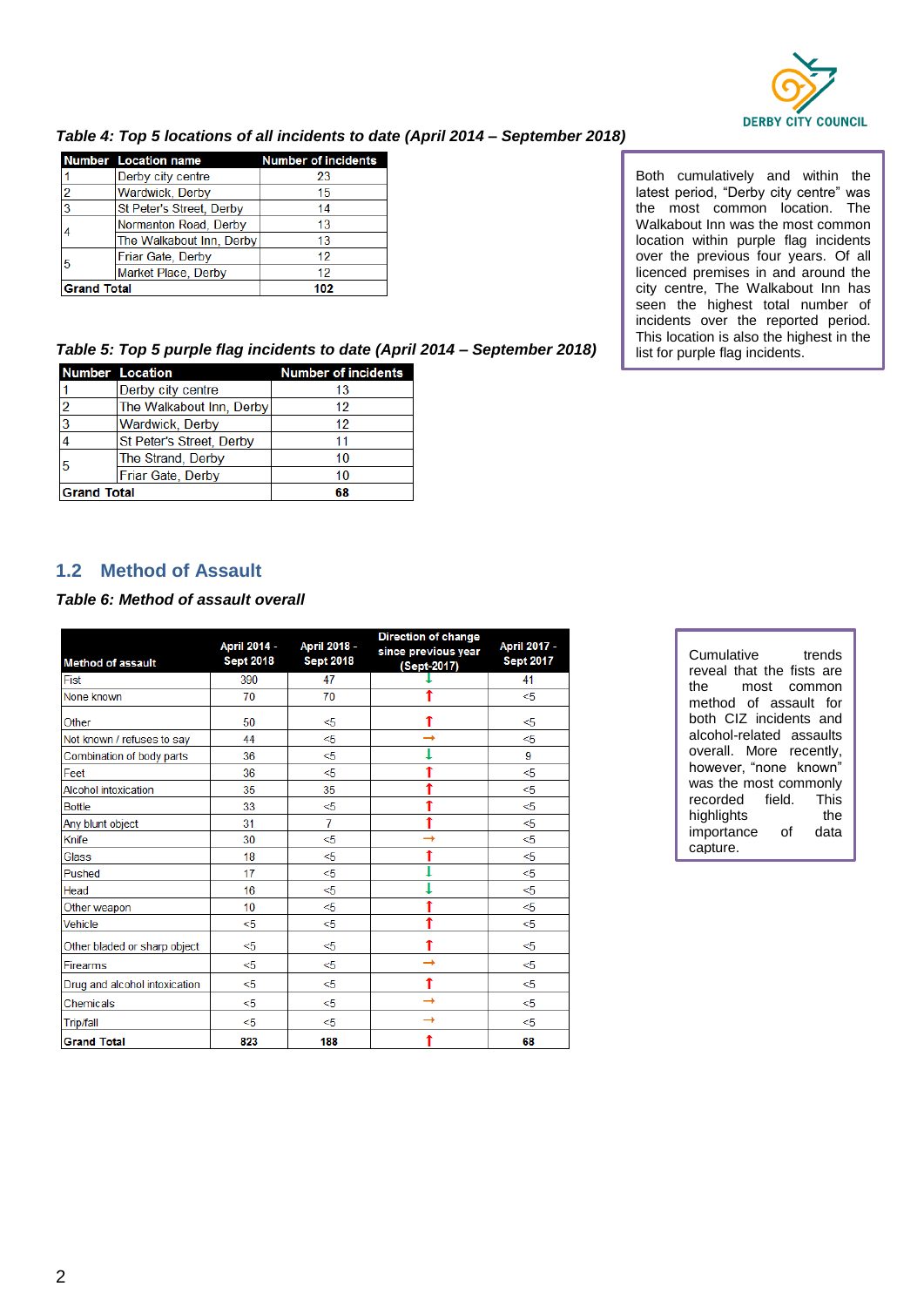

#### *Table 7: Method of assault for CIZ incidents – April 2018 – September 2018*

| <b>Method of assault</b>    | <b>Number of Incidents</b> |
|-----------------------------|----------------------------|
| Fist                        | 151                        |
| Not known / refuses to say  | 14                         |
| <b>Bottle</b>               | 11                         |
| Feet                        | 11                         |
| Knife                       | 10                         |
| Combination of body parts   | 10                         |
| Head                        | 10                         |
| Glass                       | 9                          |
| Other                       | 9                          |
| Pushed                      | 6                          |
| Any blunt object (specify)  | 5                          |
| <b>Alcohol intoxication</b> | <5                         |
| None known                  | <5                         |
| Other weapon                | <5                         |
| Firearms                    | <5                         |
| <b>Grand Total</b>          | 256                        |

# **1.3 Temporal Patterns**

#### *Chart 1: Day of Incidents*



Chart 1 demonstrates a mid-week drop in the number of recorded offences for both incident types. This is followed by a gradual increase, and a peak on Saturdays and Sundays. The number of EMAS incidents exceeds that of alcoholrelated assaults across all days.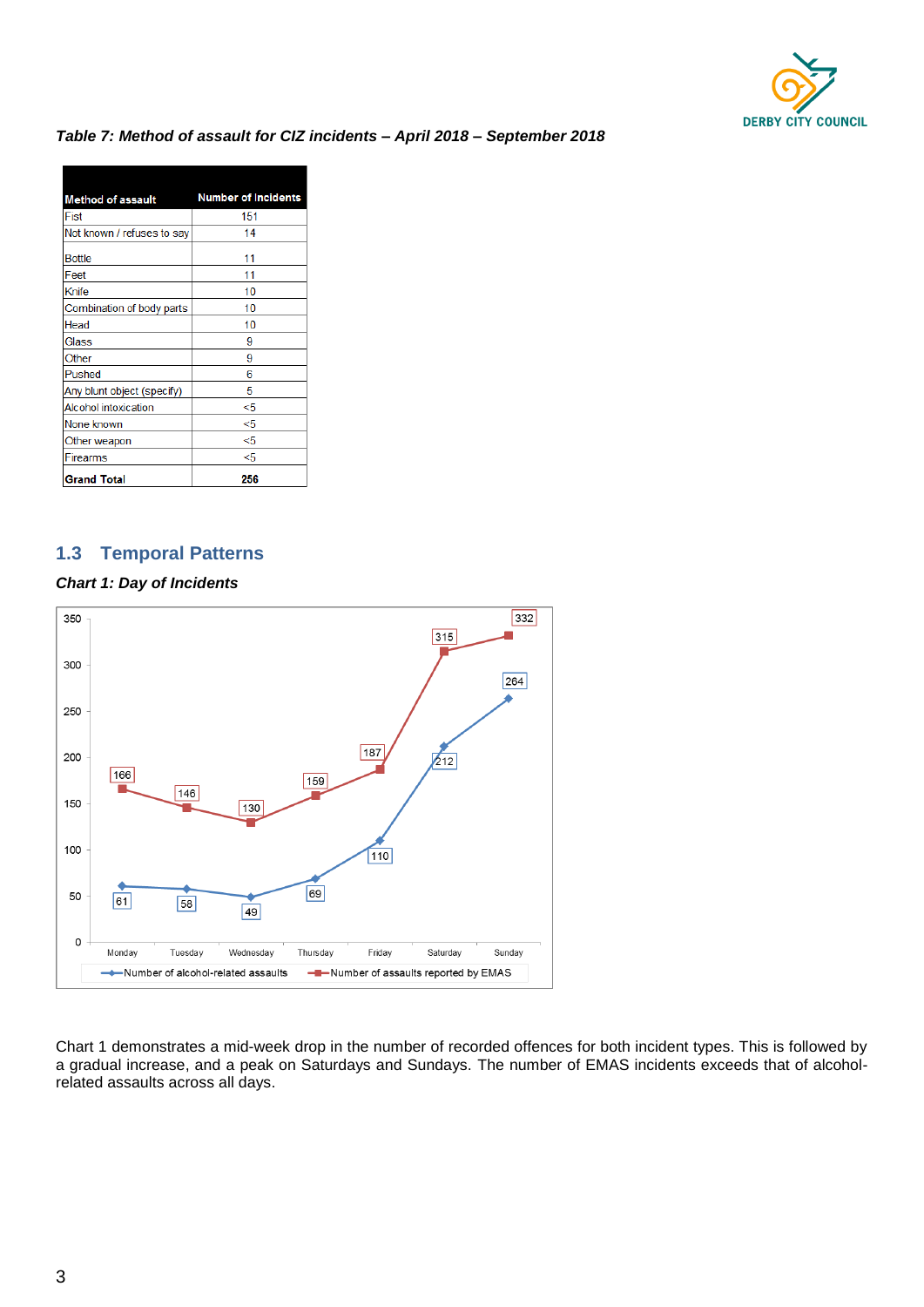

### *Figure 1: Alcohol related assaults by postcode sector*



The majority of assaults took place in the DE1 1 area (n=160), which predominantly lies in the Arboretum, Abbey and Mackworth wards. This could be explained by the greater prevalence of licensed premises within these areas. Other areas of concern are the DE23 areas (78 incidents), which predominantly lie within the Normanton, Blagreaves and Littleover ward areas.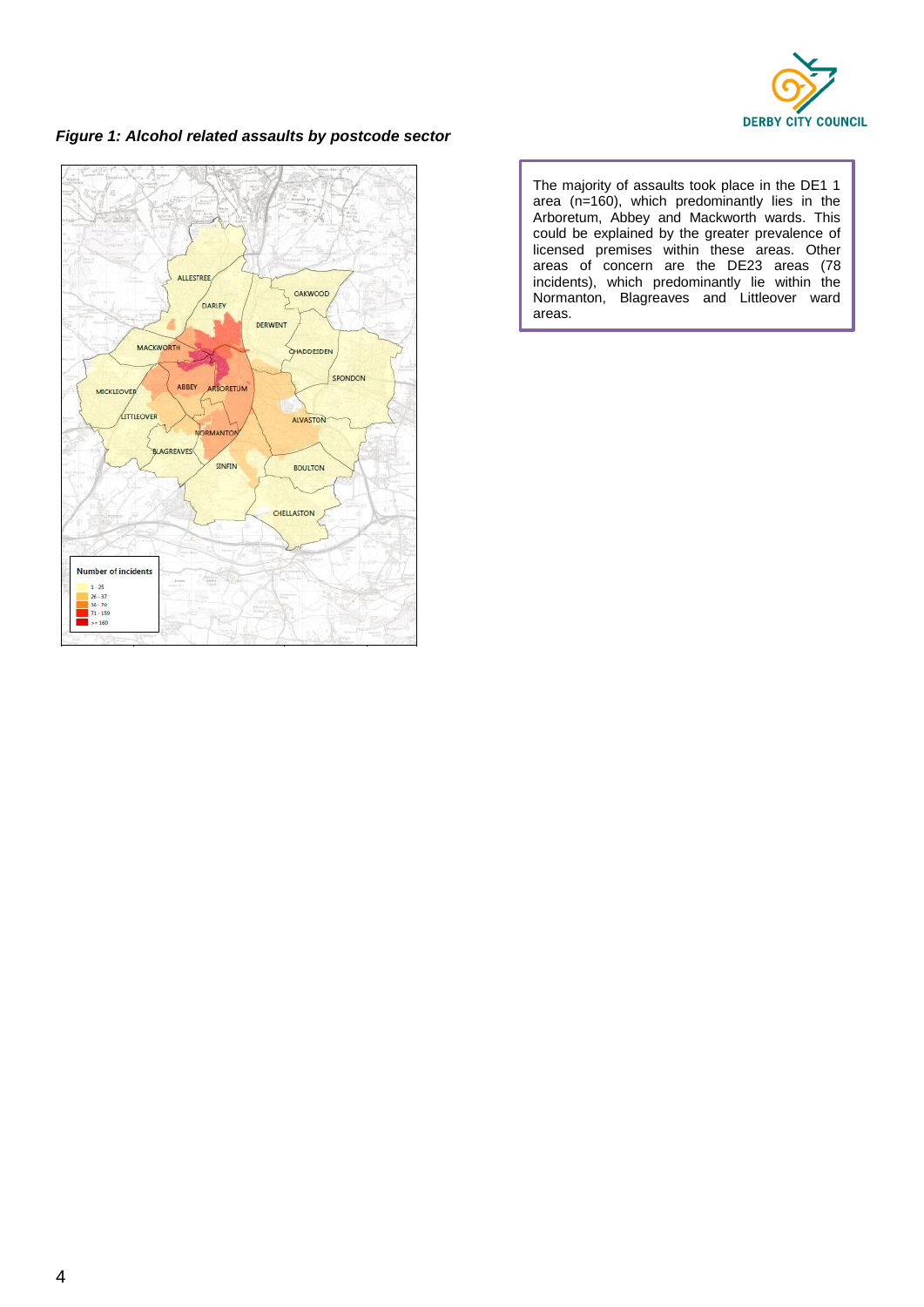

# *2 EMAS Data Summary*

Between April 2015 and September 2018, 3,636 injuries from assaults were recorded by East Midlands Ambulance Service. 40% of these (n=1,435) took place in Derby city. Over the previous six months, there have been 186 incidents in Derby city. This summary provides a breakdown of assaults in Derby city over the last six months.

# **2.1 Injury Type**

#### *Table 8: Assault-related injury types*

|                                                                    | April 2015 -   | April 2018 -   |
|--------------------------------------------------------------------|----------------|----------------|
| <b>Assault injury type</b><br>Assault with possibly dangerous area | September 2018 | September 2018 |
|                                                                    | 727            | 35             |
| injuries                                                           |                |                |
| Not alert after an assault                                         | 243            | 26             |
| Chest or neck injury (with difficulty in                           |                |                |
| breathing)                                                         | 190            | 68             |
| Assaulted with serious haemorrhage                                 | 114            | 37             |
| Unconscious or arrested after an assault                           | 81             | <5             |
| Multiple victims assaulted                                         | 51             | 9              |
| Assault - multiple victims                                         | 10             | <5             |
| Assault with not dangerous proximal area                           |                |                |
| injuries                                                           | 7              | <5             |
| Not alert after a sexual assault                                   | 5              | <5             |
| Assaulted with unknown status/other                                |                |                |
| codes not applicable                                               | <5             | < 5            |
| Sexual assault with serious haemorrhage                            | <5             | <5             |
| Sexual assault with possibly dangerous                             |                |                |
| area injuries                                                      | <5             | <5             |
| Assaulted - not alert, stun gun                                    | <5             | $<$ 5          |
| Assault with injuries over 6 hours old                             |                |                |
| (without priority symptoms)                                        | <5             | <5             |
| <b>Grand Total</b>                                                 | 1435           | 186            |

Cumulatively, the most common injuries resulting from assault were recorded as those with "possibly dangerous area injuries" (51%, n=727). Over the latest six months, however, "chest or neck injury with difficulty breathing" was the most common injury type (37%, n=68).

#### *Chart 2: EMAS incidents grouped by hour of day – April 2015 – September 2018*



Chart 2 indicates a u-shaped pattern in the frequency of assaults reported to EMAS, with pronounced peaks between the late evening and early hours of the day.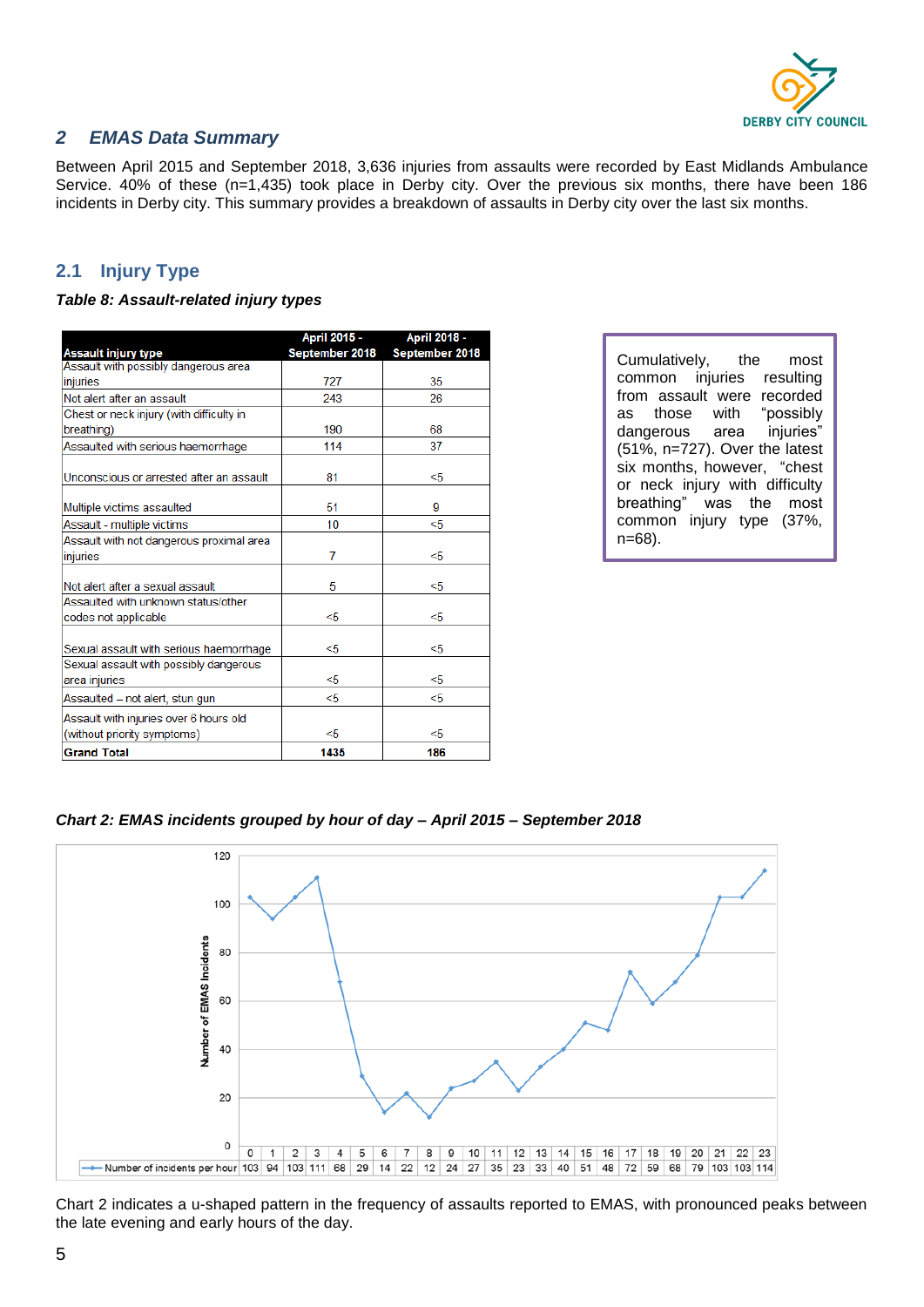

#### *Table 9: Ward-level breakdown of the number of EMAS incidents – April 2015 – September 2018*

| <b>Number of EMAS</b> |           |
|-----------------------|-----------|
| Ward                  | incidents |
| Arboretum             | 614       |
| Abbey                 | 122       |
| Normanton             | 117       |
| Alvaston              | 92        |
| Darley                | 84        |
| Sinfin                | 82        |
| Derwent               | 65        |
| Mackworth             | 64        |
| Chaddesden            | 39        |
| <b>Boulton</b>        | 37        |
| Spondon               | 31        |
| Chellaston            | 19        |
| Allestree             | 17        |
| <b>Blagreaves</b>     | 15        |
| Littleover            | 15        |
| Mickleover            | 14        |
| Oakwood               | 8         |
| <b>Grand Total</b>    | 1435      |

Table 9 demonstrates that the majority of incidents (43%) reported to EMAS originated from the Arboretum ward. This was followed by Abbey and Normanton. A breakdown of this by 5-digit postcode sector (figure 2) highlights that the highest number of assaults arose in the central areas of Derby, with regions of Arboretum, Abbey and Mackworth particularly affected. In addition, the DE1 1 area had the largest number of incidents (281), which was jointly followed by the DE1 2 and DE238 sector (159 incidents).





*© Crown Copyright and Database Rights Ordnance Survey 2018. License Number: 100024913*